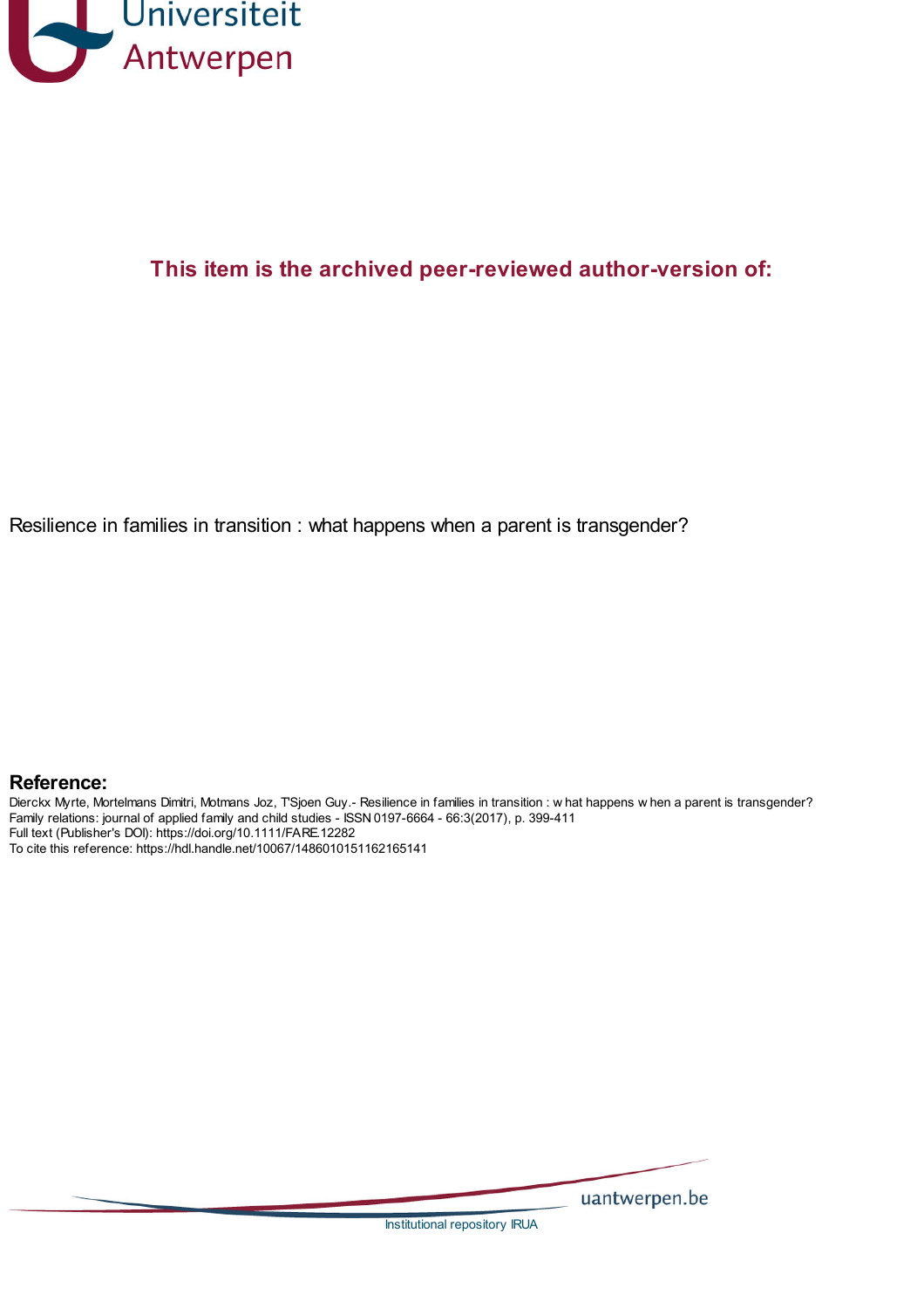# **Resilience in Families in Transition: What Happens When a Parent Is Transgender?**

Myrte Dierckx<sup>1</sup> and Dimitri Mortelmans University of Antwerp

Joz Motmans and Guy T'Sjoen Ghent University Hospital

ABSTRACT

**.** 

**Objective**: To understand the experiences of both children and parents in families where one of the parent is transgender.

**Background**: A focus on the family environment can be found in research concerning transgender youth, but this focus is lacking in research on transgender adults. To our knowledge, research so far has not shed light on the experiences of minor children who have witnessed the transition of their parent. Method: Using the family resilience framework, which is a useful theoretical framework for analyzing family transitions, we conducted in-depth qualitative interviews with 13 children and 15 parents (8 cisgender and 7 transgender) from 9 families.

**Results**: Various protective family processes were distinguished in the achievement of adaptive functioning outcomes: family continuity, family communication, significant others' acceptance, and attributing meaning. Hence, the findings from this research clearly show that the gender transition of a parent in itself should not be problematized.

**Conclusion**: Through good practices and protective processes within the family, the transition of a parent's gender can be accepted by children.

**Implications**: These findings have implications for families with a transgender parent as well as for anyone working with children and their transgender parents.

<sup>&</sup>lt;sup>1</sup> Department of Sociology, University of Antwerp, Sint-Jacobstraat 2-4, 2000 Antwerp, Belgium [\(myrte.dierckx@uantwerpen.be\)](mailto:myrte.dierckx@uantwerpen.be).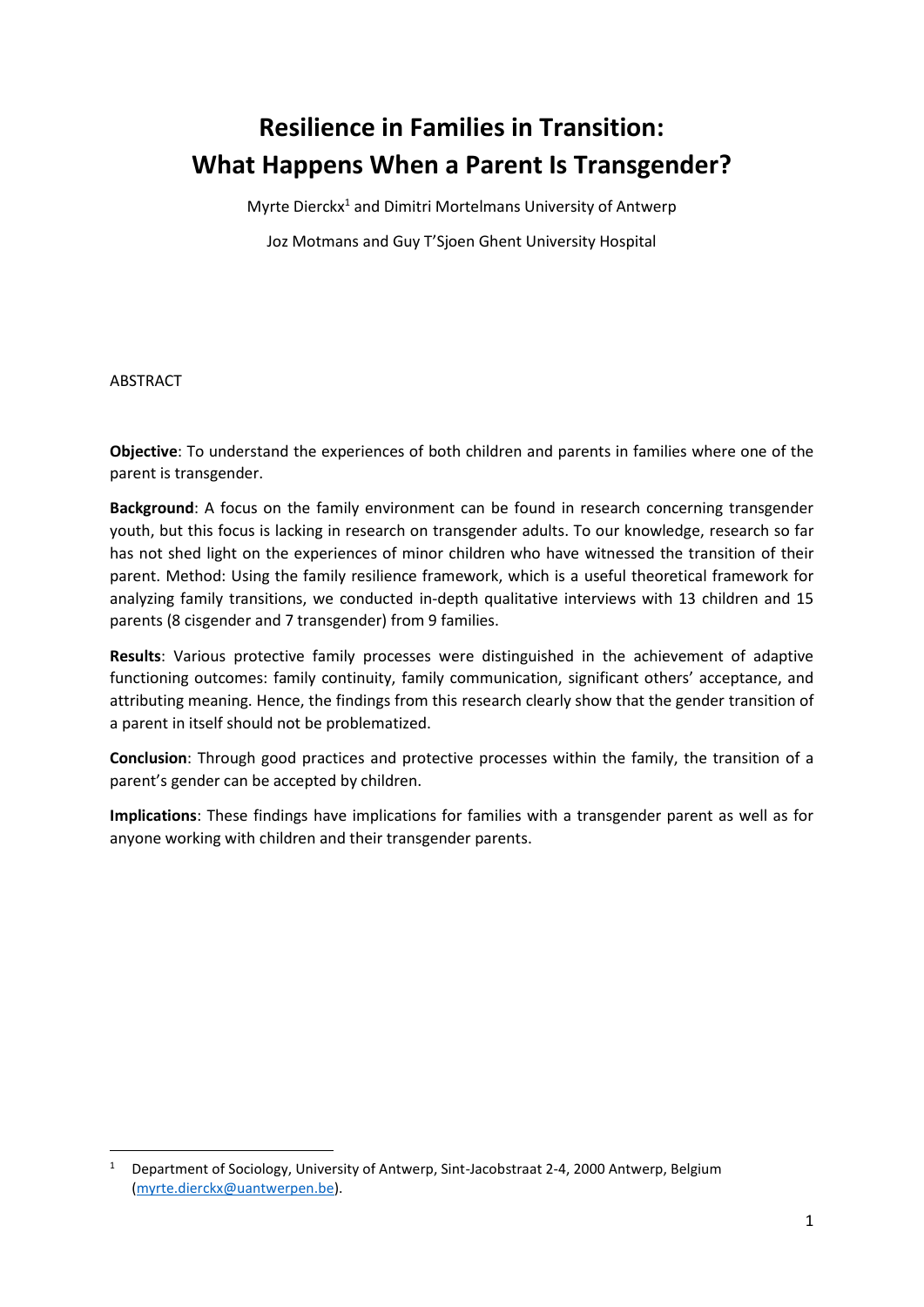# **Resilience in Families in Transition: What Happens When a Parent Is Transgender?**

Myrte Dierckx<sup>2</sup> and Dimitri Mortelmans University of Antwerp Joz Motmans and Guy T'Sjoen Ghent University Hospital

Sociological research concerning transgender people is relatively limited, and the family environment in which gender transition takes place has often been overlooked (Hines, 2006; Whitley, 2013). In particular, the perspective of children with a transgender parent has been neglected (Dierckx, Motmans, Mortelmans, & T'Sjoen, 2015). In the present article we respond to this gap in the existing research by providing insight into the experiences of minor children (under age 18 years) and their parents when a parent is transitioning. Here, we consider a gender transition to be a change in social gender role, with or without medical interventions. The study took place in Flanders, the northern region of Belgium, and used a family resilience theoretical framework.

## 1 Literature Review

**.** 

Transgender people are those whose gender identity or gender expression does not correspond to the gender they were assigned at birth. Like sexual minorities (lesbians, gay men, and bisexual people), transgender people are a minority who often encounter stigmatization in heteronormative societies in which sexual dimorphism (two biological sexes) and binary gender roles remain the standard (Carrera-Fernández, Lameiras-Fernández, & Rodríguez-Castro, 2014; Walch, Ngamake, Francisco, Stitt, & Shingler, 2012). In recent years, transgender people and their living conditions have become more visible (European Union Agency for Fundamental Rights, 2014; Grant et al., 2011). Nonetheless, heteronormative expectations still pose a challenge to transgender people and their families (Israel, 2005).

According to various surveys, at least one quarter and as many as half of transgender people have biological children (European Union Agency for Fundamental Rights, 2014; Motmans, Ponnet, & De Cuypere, 2014; Rosser, Oakes, Bockting, & Miner, 2007). Rates of parenthood tend to be higher among trans women than among trans men, mainly because the majority of trans women became parents before they transition (Motmans et al., 2014; Rosser et al., 2007; Sales, 1995; Stotzer, Herman, & Hasenbush, 2014). However, case reports and surveys are emerging of trans men who became pregnant after female-to-male gender transitioning (Light, Obedin-Maliver, Sevelius, & Kerns, 2014). Research shows that there are fewer transgender people living with children than there are transgender parents (European Union Agency for Fundamental Rights, 2014; Grant et al., 2011). Aside from the general explanation that adult children may no longer live with their parents, transgender people are often discriminated against in formal custody disputes because of their transgender

<sup>&</sup>lt;sup>2</sup> Department of Sociology, University of Antwerp, Sint-Jacobstraat 2-4, 2000 Antwerp, Belgium (myrte.dierckx@ uantwerpen.be).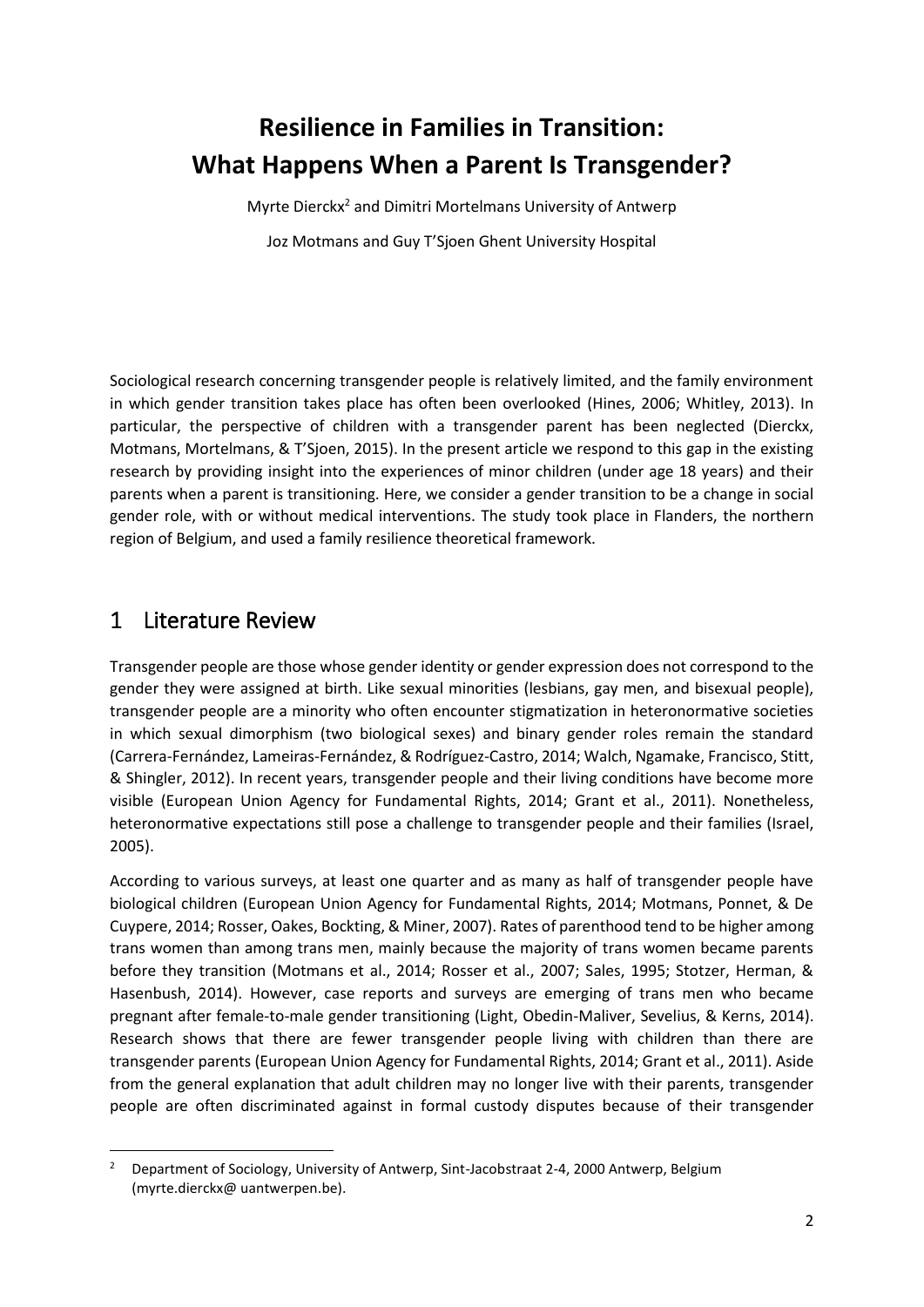identities (Grant et al., 2011; Lynch & Murray, 2000; Pyne, Bauer, & Bradley, 2015; Stotzer et al., 2014). The roots of this transphobic discrimination lie in the heteronormative social model and the related homogenous view of what a so-called ideal family should look like (Chang, 2002; Short, Riggs, Perlesz, Brown, & Kane, 2007).

# 2 Transgender Parenthood

Existing literature on transgender parenthood has had three main foci: the experiences of the transitioning parent; the experiences of the other parent, who is often cisgender (not transgender); and the experiences of children as reported by the parents or significant others in the transition process (e.g., therapists). Research on the viewpoint of children themselves is scarce.

Although the heteronormative concern that the children of transgender parents may exhibit atypical gender behavior, gender identity, or sexual orientation has no empirical basis (Green, 1998), the transition of a parent is not a neutral event for children. A wide range of emotions may be aroused, including feelings of loss (Haines, Ajayi, & Boyd, 2014; Sales, 1995); grief, sometimes similar to mourning (Di Ceglie, 1998; Lightfoot, 1998; Sales, 1995); as well as betrayal (Sales, 1995) and shame (Church, O'Shea, & Lucey, 2014). Witnessing a parent's transition is a unique experience, and the child is unlikely to know anyone in a similar situation (White & Ettner, 2007). As a result, the specific needs of the child are often unmet when a parent gender transitions (Di Ceglie, 1998; Haines et al., 2014; Veldorale-Griffin, 2014).

Several risk and protective factors have been identified for children with a transgender parent. First, the (developmental) age of the child has been observed to be important. Younger children are generally more accepting of a gender transition than older or adult children (Veldorale-Griffin, 2014; White & Ettner, 2004, 2007). Teenagers are more likely than those of other ages to take a parent's gender transition personally (White & Ettner, 2004), perhaps due to adolescent egocentrism (Reisbig, 2007). A second observation from the literature is the importance of amicable family relationships even if the parents are separated. Amicable family relationships can be detrimentally affected by a cisgender parent's transnegative attitude, which can affect the relationship between the parents, and consequently the child's well-being and his or her relationship with the transgender parent (Freedman et al., 2002; Haines et al., 2014; Hines, 2006; White & Ettner, 2004, 2007). Similarly, parental agreement on how to disclose the situation to their child has a positive impact on the overall wellbeing of the parents and the child (Grenier, 2006). In this regard, the possibility of open communication in which there is space for questions and uncertainty facilitates good relationships among family members (Hines, 2006).

A third important consideration is social stigmatization and transnegativity, which children with transgender parents may experience (Freedman et al., 2002; Haines et al., 2014; Reisbig, 2007). For example, some cases have been reported in which children would not allow their transgender parent to be seen with them in public or to have contact with their friends (Church et al., 2014). Various studies have mentioned the importance of mediating people (such as current and former partners, siblings, supportive allies, teachers) to establish and maintain non-heteronormative attitudes (Haines et al., 2014; Hines, 2006; Reisbig, 2007; Veldorale-Griffin, 2014; White & Ettner, 2004). Although therapy can be an important source of support throughout the transition process, families often have difficulty locating knowledgeable and transgender-friendly therapists (Veldorale-Griffin, 2014).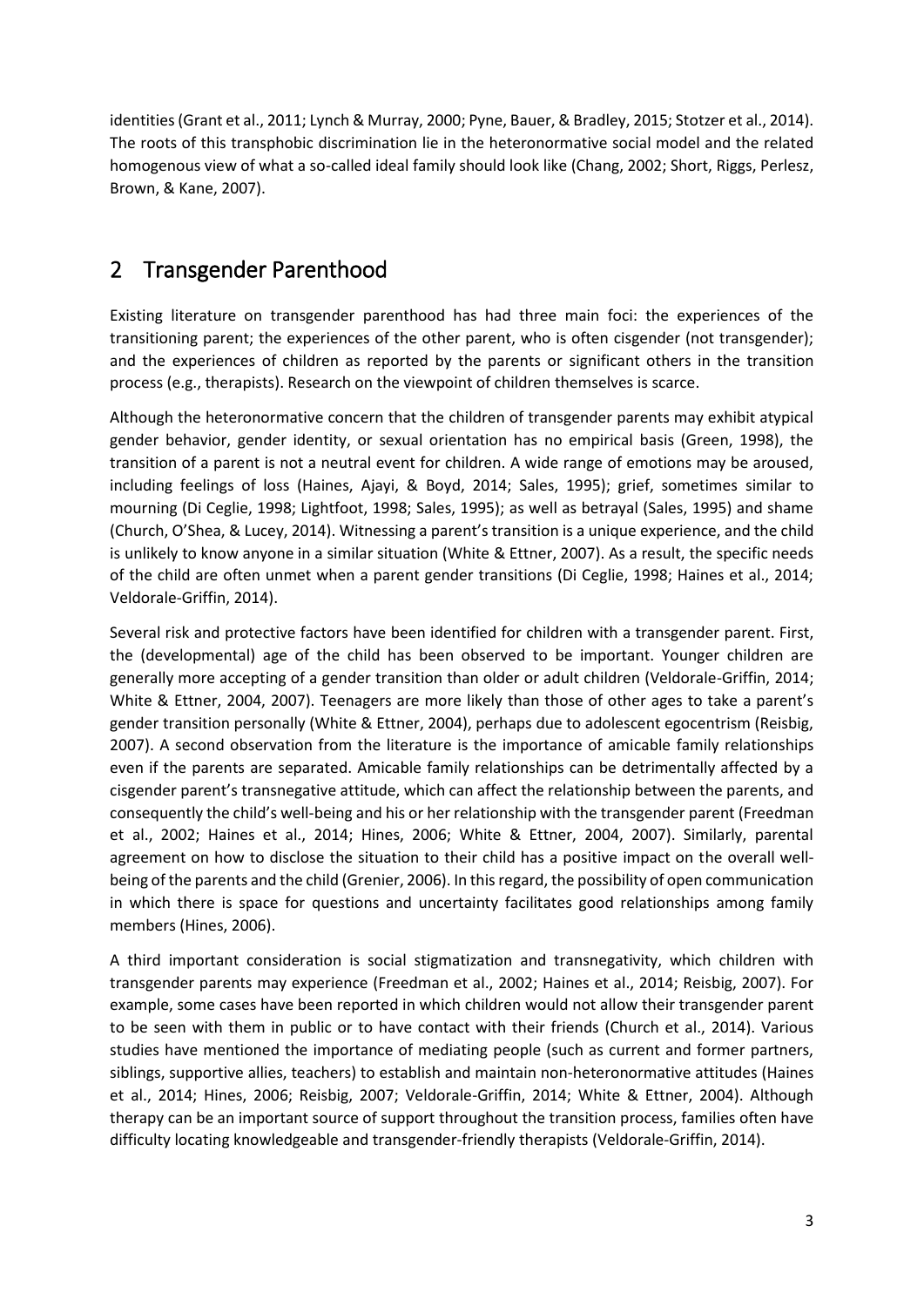Other factors influencing the experience of having a transgender parent include the gender of the child, especially those of the same gender assigned to the transgender parent at birth (Lightfoot, 1998; White & Ettner, 2004); an abrupt separation from either parent; mental health problems in either parent (Sales, 1995; White & Ettner, 2004); how the transgender parent copes with the transition themselves (Lev, 2004; Sales, 1995); and the broader ideas and values of the parents (Veldorale-Griffin, 2014). Furthermore, differences have been noted between male and female parents: Gender transitions from woman to man are more easily accepted by children because of the greater cultural acceptance of female androgyny compared with male femininity (Hines, 2006).

Finally, several authors have observed that a child's adjustment and reaction to a parent's transition is a process rather than a static response. Lev (2004) and Emerson (1996) described the multiple stages of a family's reaction and adjustment when a family member comes out as transgender (see also Stotzer et al., 2014). Veldorale-Griffin added that this process is undertaken collectively by family members because the transition of a parent affects relational processes (Veldorale-Griffin, 2014).

## 3 Family Resilience Framework

Resilience and the ability to withstand and rebound from adversity differs from person to person. To account for these differences, early studies focused on the personal traits associated with individual resilience, with more recent studies of resilient children noting the crucial influence of close relationships with caring adults and mentors. It was from this focus on familial strengths, rather than their well-documented limitations, that the family resilience framework was derived (Patterson, 2002a; Walsh, 2002, 2003). In the family resilience framework, described by Walsh (2002, 2003) and Patterson (2002a, 2002b), resilience is more than the coping capacity that a family possesses; rather, it is a process through which a family restores the balance triggered by certain demands (Patterson, 2002b; Walsh, 2003).

Family protective factors that turn out to be determinative for the resilience of families have received a lot of attention in past research on family resilience. These protective factors are family cohesiveness (which emphasizes the need for a balance between strong emotional bonds and individual independence), family flexibility (the balance a family achieves between change and stability), family communication, and family meaning or beliefs system.

The family resilience framework has several advantages when it comes to investigating the experiences of transgender families. First, there is clear exposure to family risk stemming from the non-normative demands that a parent's gender transition places on the family system. How will the family cope with this potential risk? Second, the unit of analysis in this framework allows us to analyze experiences within families: the framework goes beyond individual resilience by recognizing the important influence of other family members (Patterson, 2002a; Walsh, 2003). Third, family resilience is not seen only as a characteristic but as a process and an outcome of that process (Henry, Sheffield Morris, & Harrist, 2015). Can a parent's gender transition make a family more capable of facing future challenges? Lastly, the family resilience framework emphasizes the family's strengths rather than weaknesses and pathologies (Oswald, 2002; Patterson, 2002a), which move attention away from heterosexist negative assumptions about transgender parents.

In summary, existing research does not support the assumption that children with transgender parents develop atypical gender behavior, gender identity, or sexual orientation, nor do they experience longterm mental health problems. However, the literature does show that both parents and children may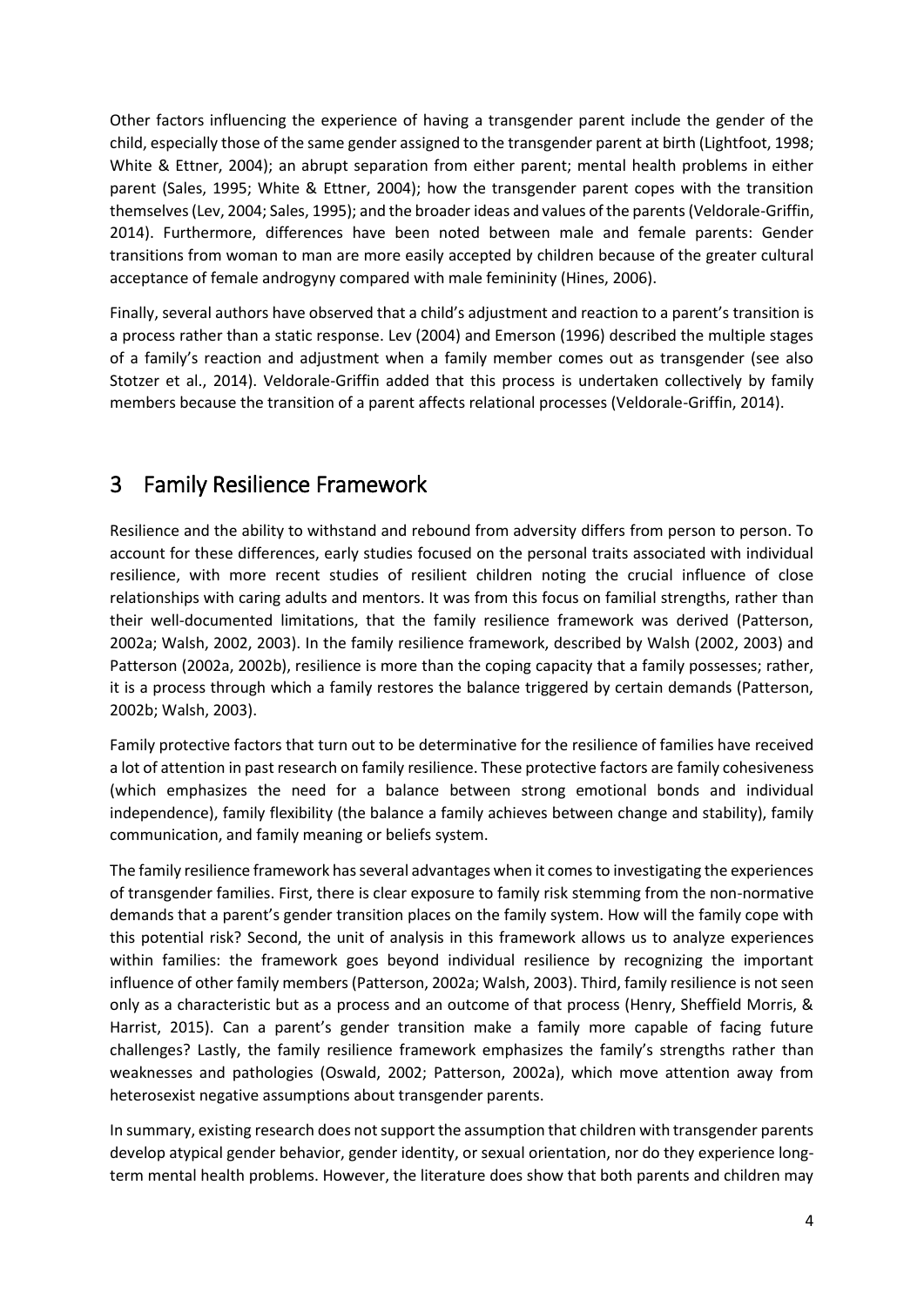experience a variety of emotions during the transition process and may encounter difficulties with regard to family conflict, peer relations, and social stigmatization. To date, however, no study has interviewed underage children of transgender parents themselves, although several research papers have expressed the need to understand their experiences (Dierckx et al., 2015; Veldorale-Griffin, 2014). In the present study, we respond to this gap in the literature by using the family resilience framework to identify and understand protective factors that foster family resilience in families with a transgender parent.

# 4 Method

#### *4.1 Sample*

A nonprobability convenience sample was formed via an open call for research participants, which was distributed in the spring of 2015 among various LGBT, youth and family, and civil society organizations in Belgium; the network of clinical practitioners in transgender health care; and through social media. The sampling criteria were threefold. First, we decided to include only children who were born before the time the trans parent started the (social or physical) transition. Hence, they had been raised in an assumed cis relationship before the transition. Children who had been born into transgender families and had not experienced a parent's gender transition were not included. Second, all children were required to have been younger than 18 years of age when their parents started transitioning and to have had regular contact with their transgender parent, regardless of whether their parents were living together. Third, we defined gender transition to be a change in social gender role, with or without medical intervention. Our sample consists of children with a parent who can be part of the broader group of trans individuals and not only transsexuals. Children's experiences were the main focus of this study, but inclusion criteria required that at least one of the parents participate so we could analyze family experiences beyond those of the child.

In total, we interviewed 13 children (3 sons and 10 daughters) and 15 parents (7 transgender and 8 cisgender) from nine families. One cisgender parent and two transgender parents did not participate due to a lack of interest or time. At the time of the interviews, the children ranged from 9 to 26 years of age, and their parent started transitioning between 1 and 14 years before participation. The eight cisgender parents included one man and seven women; the seven transgender parents included two trans men and five trans women. Six parents were living together and the other three sets of coparents had ended their relationship. All identified the gender transition as the main reason for the relationship dissolution. Pseudonyms are used throughout this article to help protect the identities of the participants.

#### *4.2 Data Collection Procedures*

We used an explorative methodological framework rooted in the tradition of grounded theory. In line with symbolic interactionism in which meaning emerges through social interaction, we adopted an open interview method (Jeon, 2004; Oswald, 2002). This allowed the children's and parents' descriptions of their experiences both during and after the transition to become the focus of the research. The methodological tradition used was well suited to the topic of the research because concepts such as gender identity and parental role are not simply categories, but gain meaning in a dialectical process among family members (Denzin, 2004; West & Zimmerman, 1987; Whitley, 2013).

Methodological and ethical considerations were taken into account regarding the children under 18 years of age. Sociological research on children often uses adults as informants to obtain insight into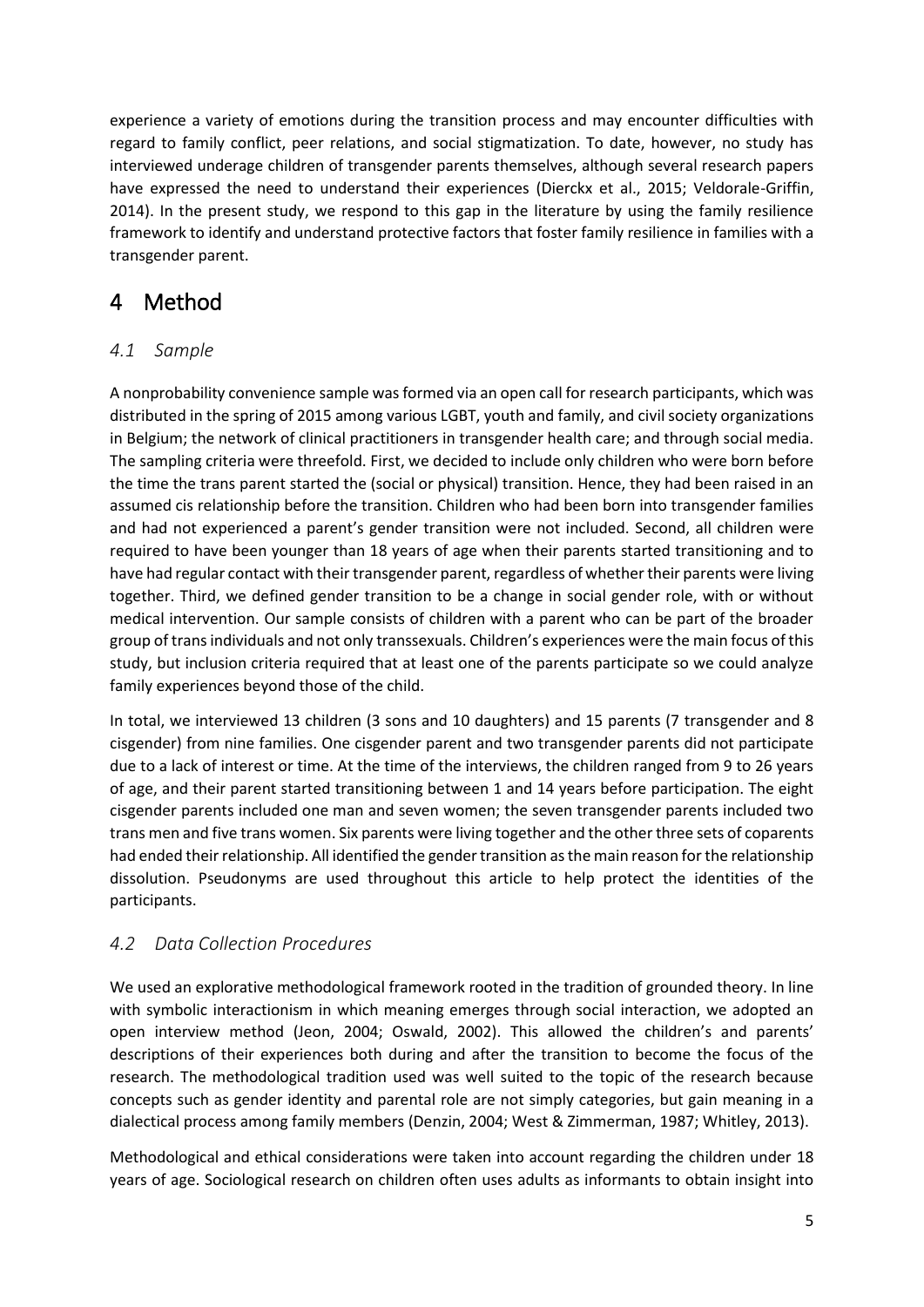children's lives and experiences. This is also the case in the limited literature on families with a transgender parent to date (Church et al., 2014; White & Ettner, 2004). However, over the past 20 years, the demand has grown for research in which children are active research subjects rather than passive objects. This has resulted in the use of more participatory research methods with children (Morrow, 2008). Alongside more general methodological preoccupations like consent and the protection of research participants, issues of power and representation have been present in discussions on children's participation in research (Christensen, 2004; Morrow, 2008). The present study was designed with awareness of those issues, and all procedures were approved by the Ethics Committee for Social Sciences and Humanities at the University of Antwerp.

The interviews were conducted using a topic list derived from the literature review including but not limited to the following subthemes: the trans parent's disclosure or "coming-out" process, the parent's social and physical transition, emotions experienced by the child during the transition process, the impact the transition had on the parent–child relationship and other relationships between family members, the reactions of and influence from society, reflections on and resilience concerning the transition experience, and possible practical implications of having a transgender parent.

Before the start of the interview, all participants received a written description of the purpose of the research, which was also verbally explained by the interviewer before starting the interview, after which both the child and the parent signed information forms. If the child was a minor, then informed consent was obtained from both parents. The information form was adapted to the age of the participants and contained information on the subject, the goals, and confidentiality of the research project.

All but one interview took place in the residence of the participants; one participant was interviewed in her former residence, where her then ex-partner and their two children still lived. Most children and parents were interviewed separately, but one brother and sister preferred doing the interview together, and three co-parenting couples asked to be interviewed together. Each interview was digitally recorded and lasted between 40 and 90 minutes, except for the interview with a 9-year-old respondent that lasted 17 minutes.

After the interview, every participant received a letter containing the contact information for the researcher and a number of relevant organizations as points of contact if any questions arose after the interview. Also, member checking was used to ensure the validity of the data. Specifically, participants were given an opportunity to read the transcript of their own interview once it was ready for review and to make adjustments if desired, but none asked for any adjustments.

#### *4.3 Analytical Procedures*

All interviews were transcribed then coded and analyzed in the software program Nvivo (Denzin & Lincoln, 2005). First, the interviews were open coded inductively in the tradition of grounded theory; that is, codes where formed through the reading and analyzing process (Starks & Trinidad, 2007). Then, in the second phase, the codes were structured with specific attention to processes related to the family resilience framework.

# 5 Results

Four protective processes experienced by children when their parent transitioned were identified in our analysis: family continuity, family communication, significant others' acceptance, and attributing meaning. These protective processes are the primary focus of this study. That said, we also consider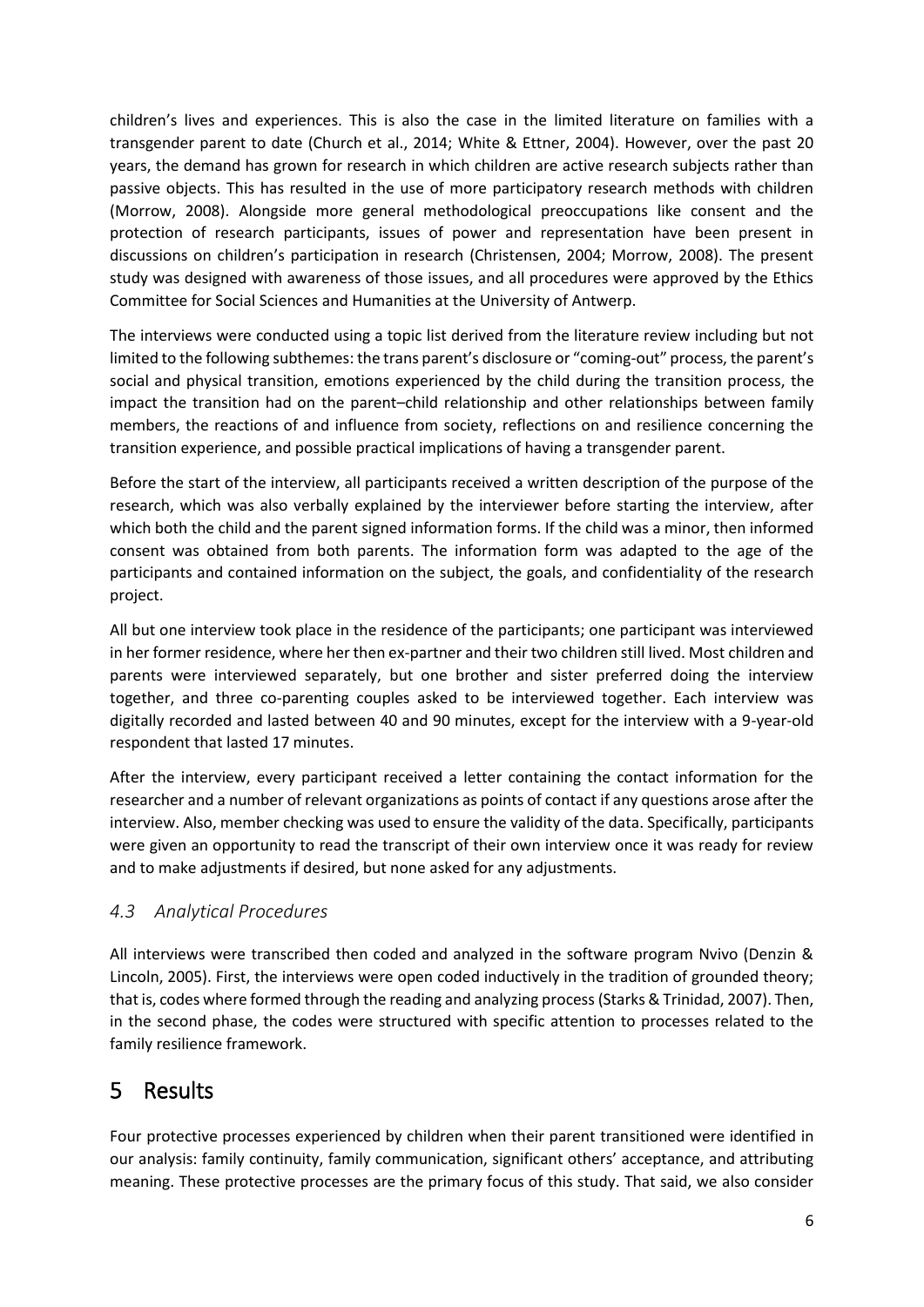how family resilience can be interpreted not only as a family capacity and process, but also as a possible outcome in families with a transgender parent.

#### *5.1 Family Continuity*

In contrast to the discontinuity caused by the gender transition of the parent, continuity in other aspects of life could serve as a protective factor for both children and parents. A degree of continuity had been established in the parent–child relationship and family life in several ways. First, there was continuity in the transgender parent's behavior, which did not change drastically during the transition. Several children remarked that when they looked back (before the coming out and transition), they saw that their parent had already been performing gender-atypical behavior. The transition only served to align the behavior with the gender identity of their parent. For example, one daughter indicated that her father had long been playing a more feminine role in her life:

*Let's say that my father never played the father role. [laughs] I think I can even turn it around and say that my mother was more masculine than my father and that my father was more feminine. My father was already buying me skirts and dresses [before the transition]. (Elisabeth, 26 years old, daughter of a trans woman)* 

Other children reported that their transgender parent maintained their gender-typical role in the household and performed the same activities and hobbies (with the children) after transition as before the transition. For example, even after a father transitioned to become a woman, she still played the masculine role within the family (e.g., playing rough games, accompanying the child to sports events, expressing a cheeky kind of humor with the child).

Second, continuity could be better safeguarded if the transition was gradual rather than occurring immediately after the coming out. When children and cisgender parents had enough time between the various stages of the social and physical gender transition, more understanding and acceptance of the transgender parent's gender identity was created in the long term. This time aspect appeared to be a crucial factor for children to accept and adapt to the gender identity of the transgender parent. Ellen, the 19-year-old daughter of a trans woman, suggested that trans parents should give children enough time to adapt: "Do not show up suddenly with a wig and in high heels at school. [Rather,] take it more slowly and, in doing so, you have to listen carefully to what children say."

Third, family leisure activities, such as going out for dinner and holidays, were another way in which continuity could be established in family life. The aim was to enjoy life together as a family—"to keep it pleasant," as one parent described—without the gender transition absorbing everyone's attention. Stephanie, the 12-year-old daughter of a trans woman, reported enjoying looking at photos of the time before her parent transitioned and cherishing the memories with both of her parents. Allowing reminiscence of the family's pre-transition past without hiding or making such reflections taboo helped to provide children a sense of continuity. This cherishing of family activities and historical narratives was a way for all family members to maintain "the nest feeling" and overcome discontinuity associated with the transition.

Fourth, and similarly, the desire for continuity was also visible in the desire for continuity of family structure: Almost all children said that they had felt afraid that their parents would end their relationship because of the transition. This fear of relationship dissolution was sometimes greater than fear of the gender transition itself. When parents did not end their relationship, it was often a relief for the children. Michael was 17 years of age and had felt for some time that his parents wanted to tell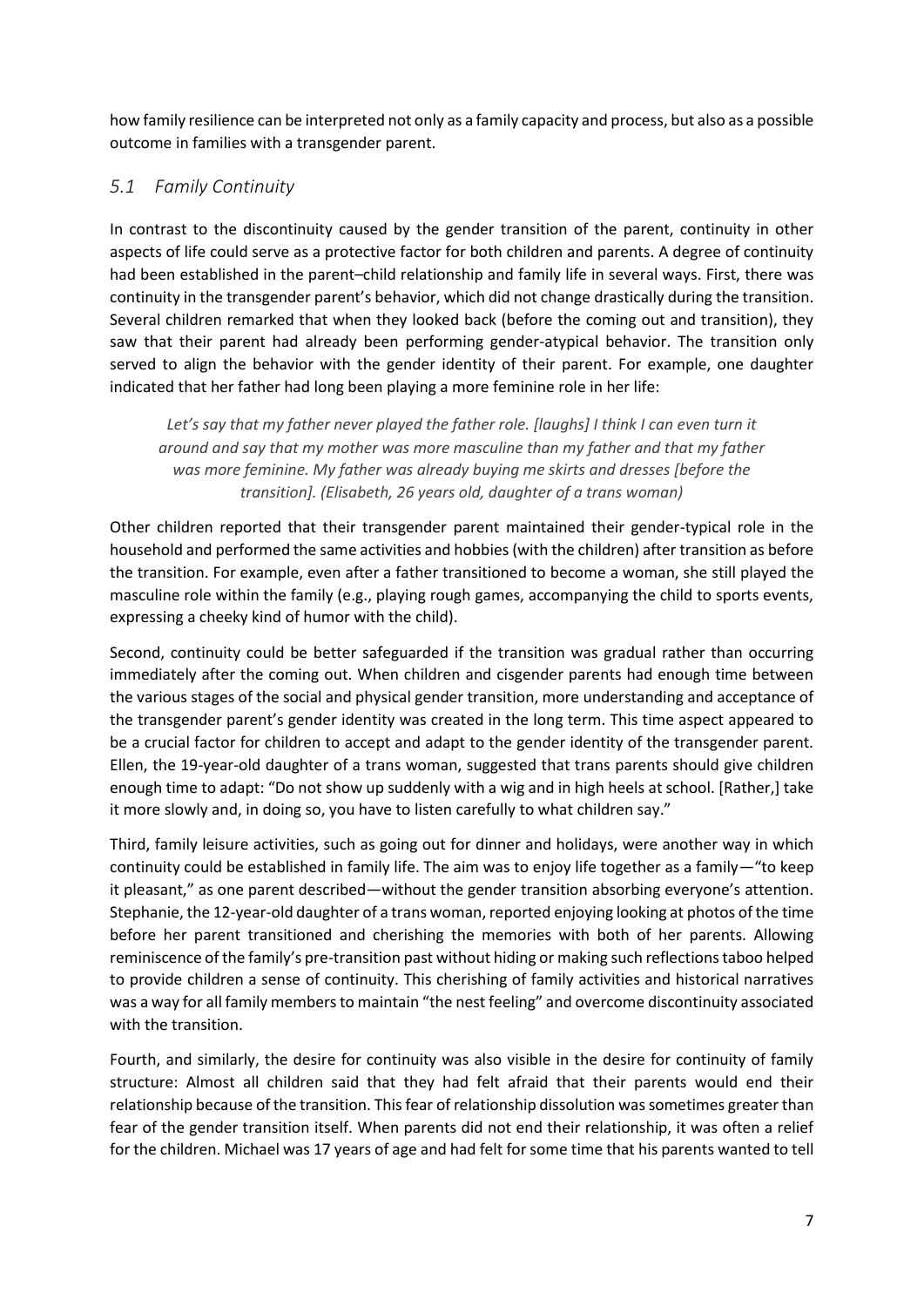him something, so he had been "preparing [him]self for something bad" (such as divorce) but that "a weight was lifted off [his] shoulders" when his parents told him that his father was a trans woman.

Although continuity in the parental marriage allowed the children to feel more secure, or at least avoided compounding any feelings of insecurity associated with the transition, it was not essential. Elisabeth's parents ended their relationship because of the transition, but continuity was established through amicable relationships among family members and the maintenance of family ties. The shared family moments (birthdays, holidays) and the friendship between her parents made Elisabeth feel secure. She looked back on the transition of her father with positive feelings.

That said, sometimes a child's perspective on continuity changed as time passed after the transition. Ellen, the 19-year-old daughter of a trans woman, indicated that she had experienced a feeling of loss in the beginning. She provided an example of how her biological father's behavior changed after the transition: "When we went swimming, he used to throw us in the water, play wilder games, and go romping around and stuff. Afterwards, it was less. That was, in a certain way, saying goodbye." However, over time and as she got older she "realize[d] that it's still the same person" and that things were "not as different" as she had initially anticipated.

When continuity was not established in family life and the parent–child relationship, however, feelings of loss and conflict between parent and child sometimes occurred. Kim, the 18-year-old daughter of a trans woman, felt she had lost her father figure and, at the time of the interview, had rather negative feelings toward her father for no longer acting as a masculine father. For example, she spoke of girlfriends who "complain about how their fathers are not happy with the fact that they're dating" and indicated that she missed having that male figure in her life and lamented that her "father wants to talk about [my dating experiences] like a girlfriend."

Overall, both children and parents felt more secure when a degree of continuity could be established in their parent–child relationships, relationships with other family members, and family life in general. The idea that life goes on and not everything has to change because of a parent's gender transition was seen as very important.

#### *5.2 Family Communication*

A second protective process that emerged from these data concerned communication. A pattern of open communication in the family and the feeling that there was space to ask questions that would be answered openly and honestly helped many children feel more comfortable with their parent's gender transition:

*My parents talked honestly about what was going on in [my stepparent's] head and what was lying ahead for us as a family. . . . The whole process has been discussed . . . [so] I understand what is going on [and] I can place it in the longer process. (Jasna, 16 year-old stepdaughter of a trans man)*

Opportunities for this type of communication to occur often arose at communal family moments such as dining together or going on family trips. Whether or not the parents were still together, children stressed that it was important that both parents responded in similar and compatible (not contradictory) ways.

Parents emphasized the importance of honest and open communication with their children as well. Joke, a trans woman and parent of a son and a daughter, said she encouraged her children to have open and honest conversations with her about her trans identity and the transition process. She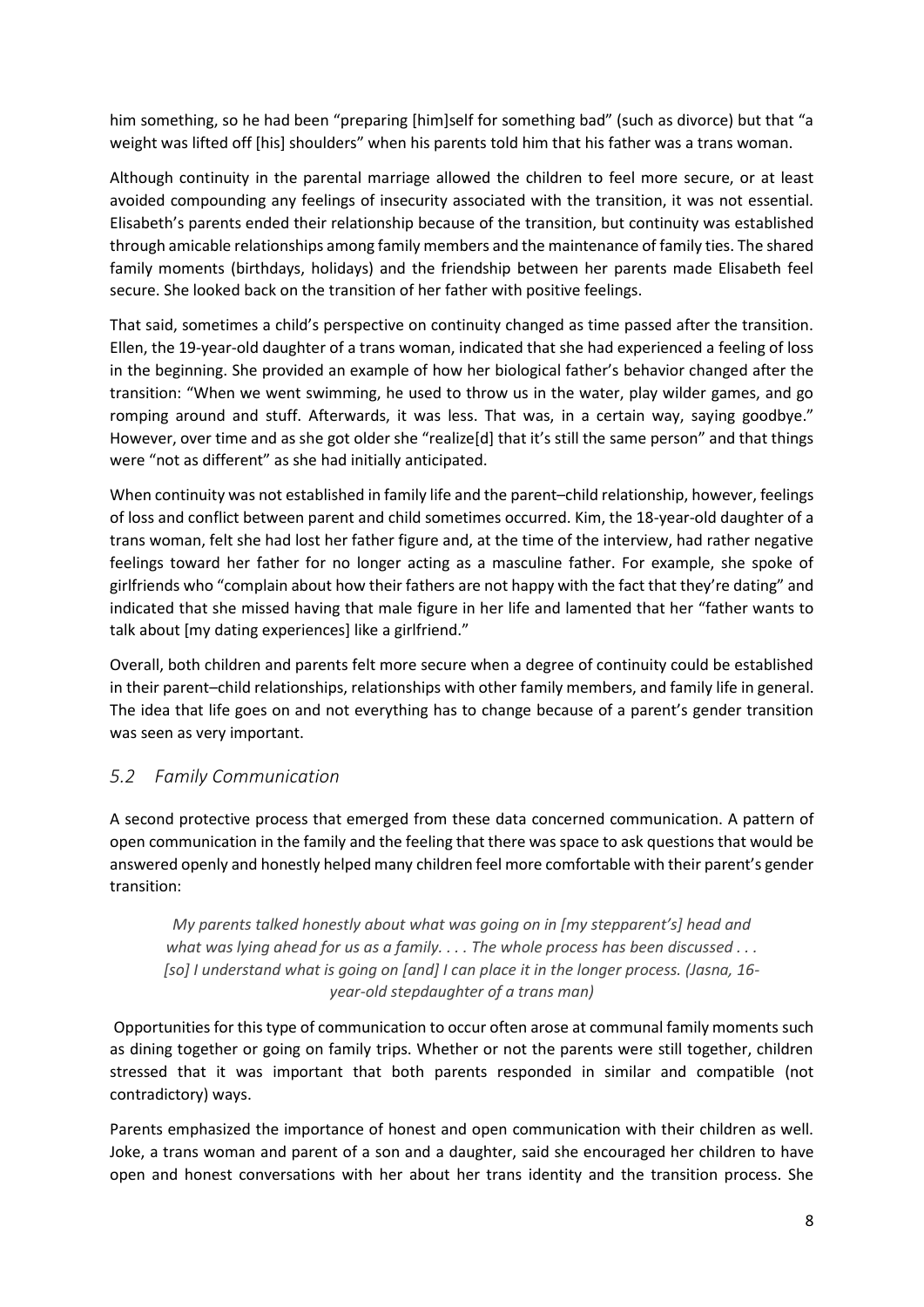experienced that her children in return dared to ask questions. Nevertheless, both children and parents admitted that this openness was not always easy to establish, at least in part because children feared hurting the parent and parents were concerned about protecting the child.

Some shyness was evident too, especially with regard to the physical aspects of the transition. Teenagers going through puberty themselves, experiencing and feeling insecure about the associated physical changes and emotional turmoil within their own bodies, were similarly uncomfortable about the physical changes occurring within their parent's body. For example, when asked if she wanted to know more about the physical changes of her trans parent, Anna, the 14-year-old daughter of a trans woman, responded: "No, to be honest. It's similar to imagining your parents having sex. [laughs]... I don't need to know [those details]."

On the side of the transgender parent, the issue of privacy was also mentioned: One trans man felt that his transition was something very intimate and personal and did not want to share all his experiences with other family members. Nonetheless, all participants acknowledged that keeping insecurities and questions to themselves could cause new problems in the long term because of misunderstandings. On this point, Elisabeth, the 26-year-old daughter of a trans woman, said that "there were times that I did not talk about it and … [in the absence of communication] give it your own interpretation; how wrong that can sometimes be." Indeed, dishonesty between family members could lead to disappointment and grief. Kim (18 years of age) experienced this upon learning that her father, who first came out as gay man and later as a trans women attracted to men, had been struggling for years with her sexual and gender identity: "I am disappointed, I feel for my mother. … I think my father had [a responsibility] to tell my mother about it when they started a family. You have to be honest about such things. I cannot understand that."

Finding a balance between establishing open and honest communication and safeguarding all family members' privacy was an important— albeit not always convenient—protective family process. Several respondents said that humor was a means of overcoming unease and coping with tense, uncomfortable situations. Such humorous communication could include making jokes about physical changes, awkward social situations caused by the transphobic reactions of outsiders, and discrepancies between the gender traits of the transgender parent. For example, Jasna, the 16-year-old stepdaughter of a trans man, said her family reacted in humorous ways to the weird behavior that hormone treatments sometimes elicited from her stepparent. Although it was challenging at times to maintain an open and honest family communication style, peppered with humor, this was an essential protective process for family adaptation to and acceptance of the gender transition.

#### *5.3 Significant Others' Acceptance*

Our participants attached great importance both to the influence of other family members, especially the cisgender parent, and to the wider social environment, especially peers. This acceptance was the third protective process we identified. The role of siblings was barely mentioned during the interviews with children. In contrast, the important role of the cisgender parent was acknowledged by most of the children and cisgender parents and all of the transgender parents: "I think my mom was a silent support for all of us. That is how I perceived her. Although, I also know now that that was maybe not 100% the case, because she was also scared" (Charlotte, 19-year-old daughter of a trans woman).

It was reported by transgender and cisgender parents and some children themselves that children often echoed the feelings and reactions of the cisgender parent toward the transgender parent, whether positive or negative. Yves, a trans man and parent of two sons, recognized the influence his partner and father of his children had when he took the lead in using his new name: "My husband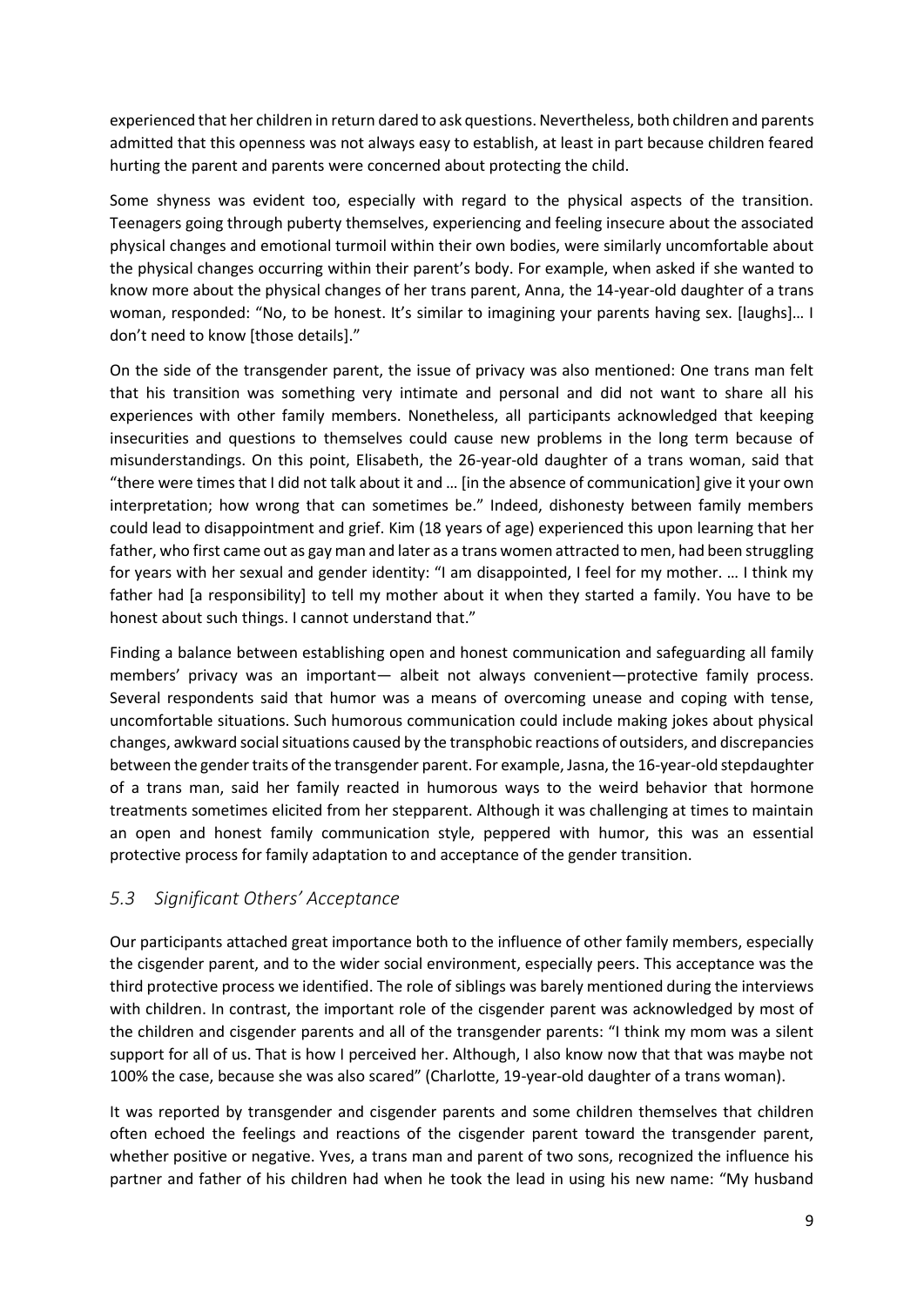started to say 'Papi' and the children followed." Cisgender parents themselves often experienced a conflict between being a supportive partner to the transitioning parent on one hand, and being a good parent by protecting their children from the associated radical changes on the other.

Most children expressed respect and appreciation for how their cisgender parent coped with the transition. Some children said they were concerned about the well-being and happiness of the cisgender parent. Older children were particularly aware that the gender transition could have had a radical impact on the romantic and intimate relationship between their parents:

*I would have understood if my mother [would have left my father] 'cause now I sometimes ask myself if she's still happy. I cannot see myself doing what she did. It's probably also because I'm getting older that I ask myself these kinds of questions. Of course, I was happy then that they stayed together, but now. . . . I just hope she is still happy with that decision. (Lauren, 19-year-old daughter of a trans woman)* 

Besides the role played by the cisgender parent, reactions from peers and the wider society were considered important. All of the children interviewed had at some point experienced fear of stigmatization stemming from their parent's identity, and this was particularly evident during the initial coming-out period and at the beginning of the parent's transition process. Ellen, the 19-year-old daughter of a trans woman, said: "I was 13 and insecure and afraid of being bullied.. .. I think that a lot of people are worried about that and not about the transition itself."

Parents reported trying to reduce their children's fear by taking their concerns seriously, providing them skills to deal with potential stigmatization, and introducing their children to safe environments first, such as friends of the family who were transgender allies. Most children indicated that it had been important for them to be in charge of managing the revealing of the parent in transition to their peers and in their own social environments. Some children disclosed their parents' transgender status gradually, first to close friends and later to their entire class, school, or sport club. Others preferred an abrupt, low-key disclosure. For example, Jasna told her friends on a casual occasion that her stepparent would start the transition, and Lauren did not want the transition of her biological father to be a big deal among her friends. The older the children, the more emphasis they appeared to place on the importance of this self-management; sometimes they even formed strict agreements with their transgender parent to maintain control over when, where, how, and to whom disclosure would occur. Some children and their families organized the coming out of the parent among the children's peers in formal and educational ways, such as sending an informative letter to classmates and their parents or by having the child give a talk in class. These actions were almost always received positively. Although fear of stigmatization was common in the sample, none of the children had experienced bullying or outspoken negative reactions from peers. Most of the children's negative experiences concerned strangers staring in public spaces when they were accompanied by their transgender parent or insensitive questions from peers regarding the parent's transgender identity. For example, Jolien, the 15-year-old daughter of a trans woman, stated:

*I walk [with my biological father] in the street and see how people are looking . . . [but] it doesn't matter that much because I am aware there will always be people who think it is weird and others who will accept it.* 

Both children and parents reported that distant family members, neighbors, and classmates seemed to take cues from them in forming their attitudes. If they themselves did not portray their parent's gender transition as a problem, then others generally did not perceive it as a problem. The sentiment that several children and cisgender parents reported hearing from people in their social networks was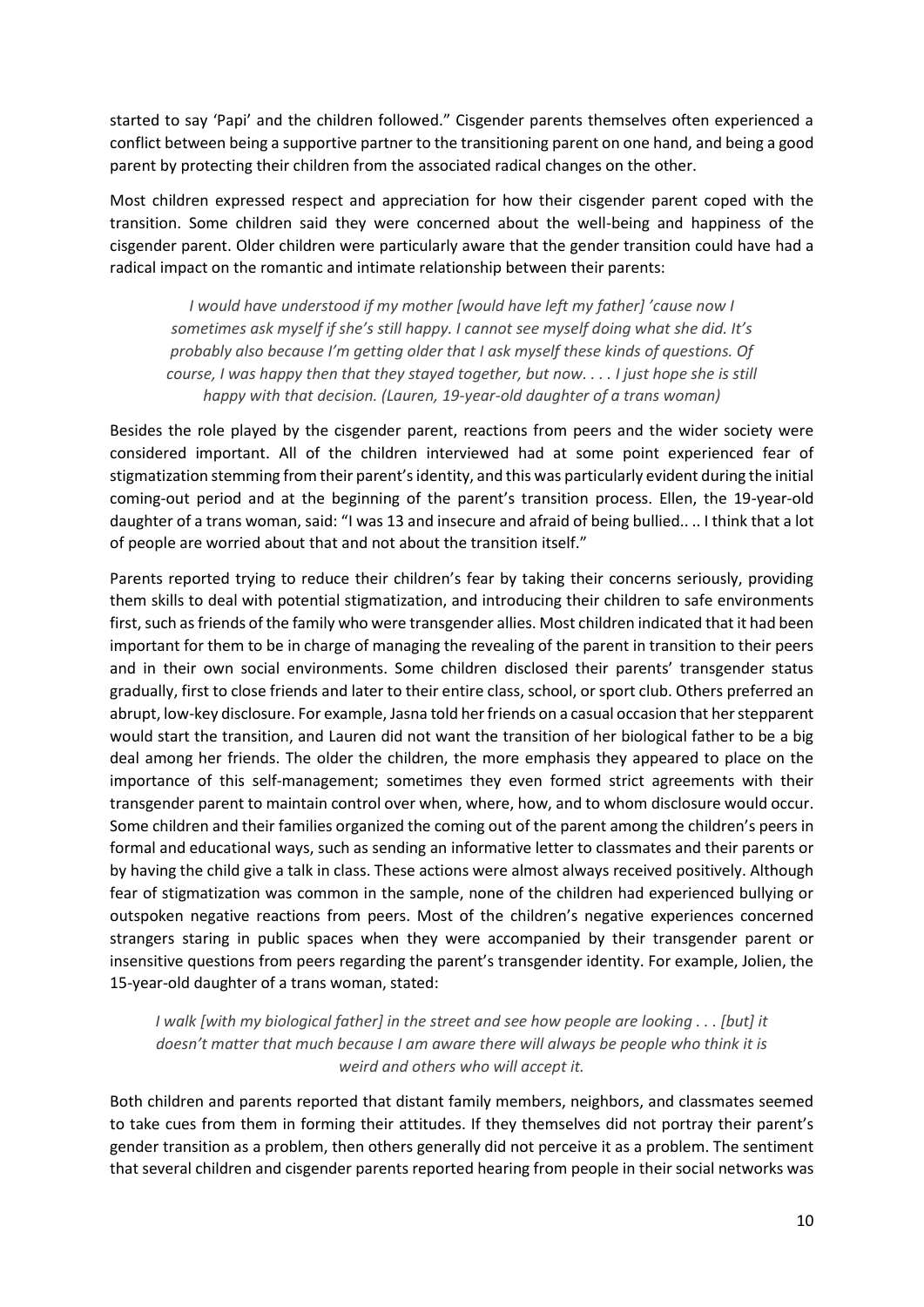essentially, "If you feel good about the transition, we will accept it as well." In short, the reactions and degree of acceptance shown by the cisgender parent, significant others, peers, and other family members can be seen as a third protective process for children of trans parents.

#### *5.4 Attributing Meaning*

A fourth protective process identified in our data was the process of reflection on the transition in terms of biological and social parenthood. Because a gender transition challenges societal and gender expectations regarding parenthood, or more precisely motherhood and fatherhood, most children and transgender parents had undertaken some reflection regarding the parent's role. Questions such as the following were raised: "Did I lose my father?" and "Is my father now a second mother?" Older children whose parents had completed their transition some years earlier appeared to have found answers to these questions that had given them meaning and set them at ease regarding their parents' gender identities. Charlotte, the 19-year-old daughter of a trans woman, perceived it this way:

*There is a fundamental difference between "father" and "dad." "Father" is the sperm; no matter what, you can't change that. That's how it is. "Dad" is the man at home, and he is not here; that is "Pipa," but she is still my father.* 

Sometimes these reflections led children to have hypothetical musings about what their parent would have been like if he or she were not transgender. However, for most children these musings were speculative rather than mournful, such as how their transgender parent would look had he or she never started the transition. Elisabeth would sometimes wonder whether her parents would still be together if her father had not been transgender. Although some transgender parents found it emotionally difficult to think about their former gendered parental role, many reflected on their gender transitions and what they had meant for both their biological and gendered parental roles.

Discussions in the family about when and how children could call their transgender parent "dad" or "mom" or a new parental pet name illustrated the negotiation that occurred during the transition from the old biological parental role to the new gender identity of the transgender parent. Questions arose such as, "How does one act as a biological father while identifying as a woman?" All transgender parents seemed to believe that the past could not be dismissed, especially because of the child. Lauren, the 19-year-old daughter of a trans woman, admitted that her ongoing use of the name "daddy" frustrated her father, but Lauren found it reassuring to still have a "relationship with her "daddy." In another family, the name issue was a topic of more intense frustration. As Monique, the cisgender expartner of a trans woman and mother of two daughters (18 and 11 years old), explained:

*He expects that his children call him "daddy" at home and "Do" outside the house. In the [shopping] mall they say very spontaneously: "Daddy, can we buy that orange juice?" and the whole shop is watching. At that moment their father is angry because the daughters are calling him "daddy" [but] the female appearance is not corresponding with the masculine word.* 

The transgender parents clearly experienced some difficulties merging their parental status based on their assigned sex at birth with their transformed gender identity. Interestingly, several parents reported that it was parenthood that had prompted them to come out and start living according to the gender with which they identified internally. Some of them had been suffering from severe depression and suicidal thoughts before their transition. Consequently, for some transgender parents, coming out and transitioning meant they were able to become better and happier parents to their children. The two trans men we interviewed, who were both birth mothers, found that parenthood had made them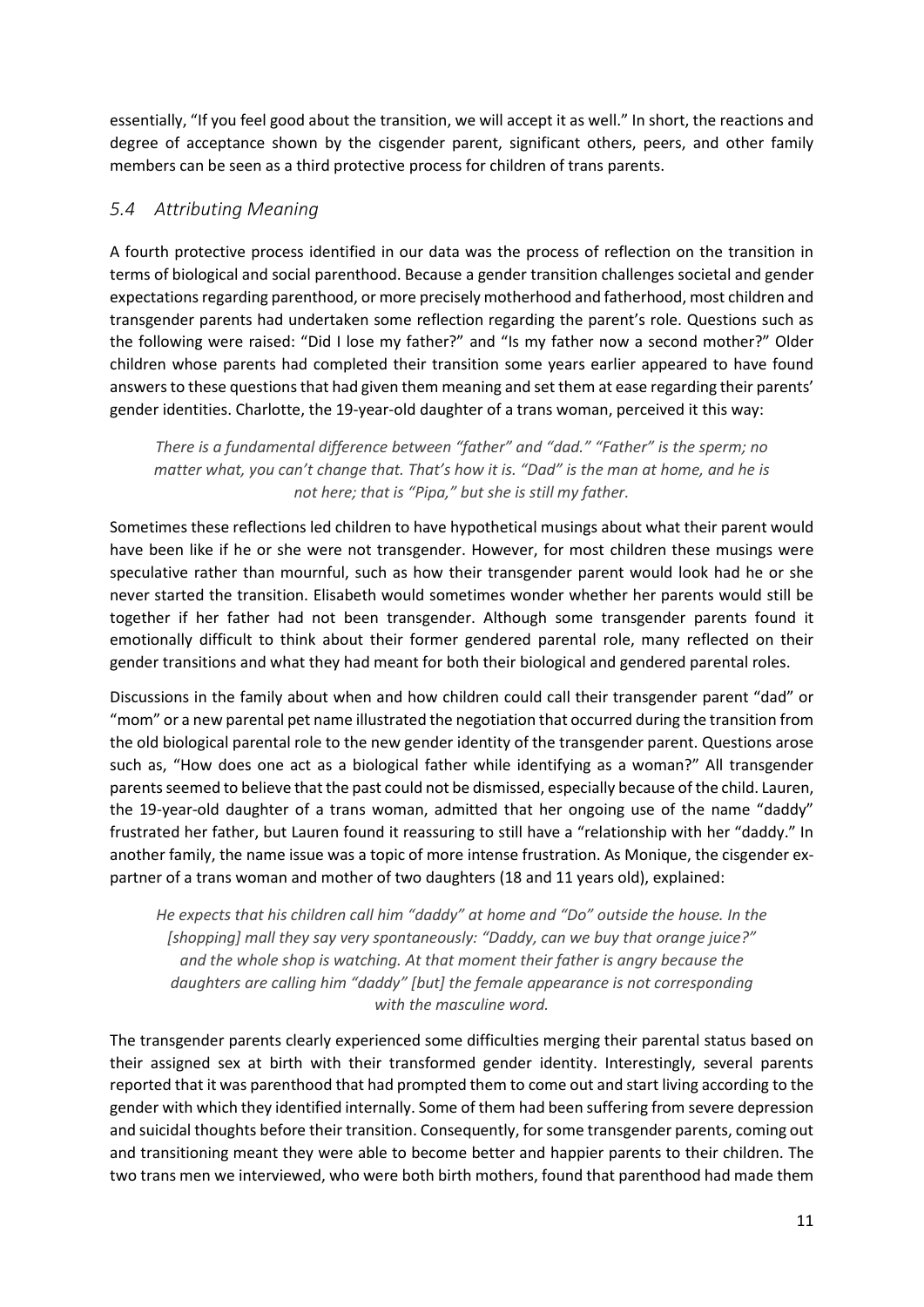more aware of their gender identities. At some point they both had the feeling that they were not "real" mothers. As described by Lennert, a trans man and the parent of a 2-year-old son and of two stepdaughters (16 and 14 years old),

*The presence of [my son] supported me in taking that step [to start the transition]. Because of him I was more aware of it. He comes home from kindergarten and says "daddy." I would normally be the mother. I was already confused and it makes it even more confusing if that little boy already sees me as a daddy. Maybe that was an encouragement for me.* 

Thus, the construction of meaning around the gender transition and active reflection on what it meant for their parent–child relationship was the fourth protective process observed in these families.

#### *5.5 Family Resilience as an Outcome*

All participants mentioned the unique aspect of being a parent and being transgender. Most of the children and their parents were aware that transgender parenthood was an exceptional and challenging situation. Participants acknowledged that going through a gender transition as a family necessitated engagement in the four protective processes outlined earlier (continuity in family life, open and honest communication, social support both inside and outside of the family, and constructing meaning around the biological and social parental roles). Furthermore, the majority of participants reported that this unique family situation also gave rise to certain opportunities for both children and parents. Children, especially older children, and their parents indicated that they had learned and experienced various positive things in the turmoil of the gender transition. Ellen, for example, stated that the transition "changed [her] very much in a positive way." She continued: "I think I have become much more open-minded … I won't simply judge people anymore."

Examples of the processes and new capacities acquired were multiple: to communicate about feelings, to deal with prejudice, to attach less importance to what others think, to think less rigidly in terms of gender, to put things into perspective more, and to enjoy the more positive things while focusing less on the negative. In situations where children were still relatively young, almost all of the parents we interviewed expressed the hope that the family's experience of the gender transition would help their children to become more mature, broad-minded individuals in the long term. Eric, partner of a trans man and father of two sons, expressed the hope that the transition taught his children to be tolerant of family diversity and of anything that deviates from the norm. Parents, especially cisgender parents, reported that the gender transitions of the transgender parent had not only made the trans individuals happier and less restless but also made family relations less stressed and tense in the long term.

We concluded that a parent's gender transition, which is a major non-normative demand in heteronormative contexts, was challenging for these families. However, the transition experience was also a means for both the family as a whole and for each individual to become more resilient.

# 6 Discussion

Until now, the literature has not documented the unique experiences of children who have transgender parents. Our aim was to contribute to the literature on transgender parenthood by conducting in-depth interviews with children of transgender parents and their families using the multiactor model and the family resilience theoretical framework. Through this theoretical and methodological framework, we were able to identify four protective processes at work in families when its members are adapting to the gender transition of one parent. In addition, although we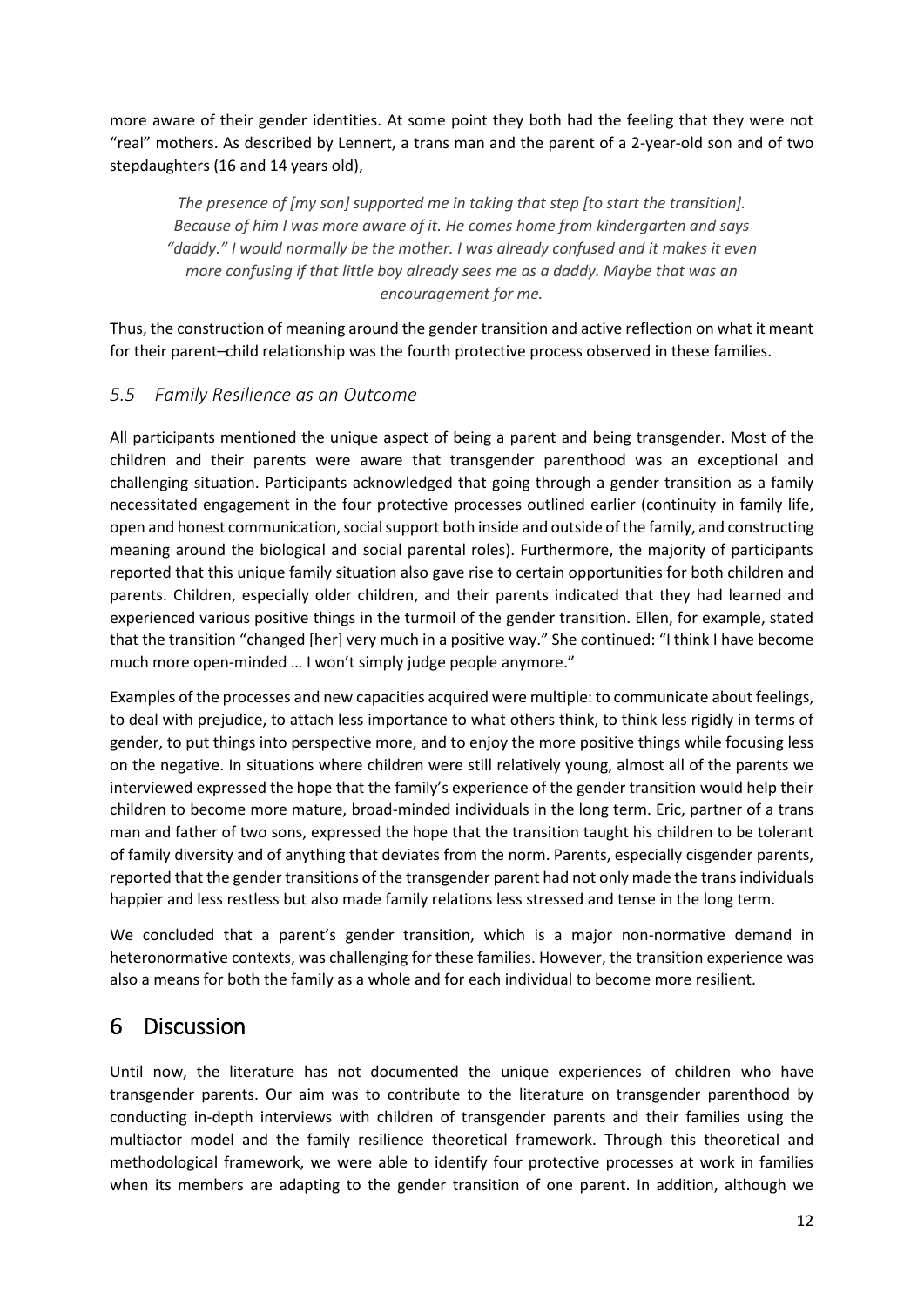conclude that a gender transition is a challenging and emotional process for the entire family, most of the children we interviewed did not experience their parent's gender transition as a painful loss, largely because of the different protective family processes described. This may have important implications for families with a transgender parent as well as for anyone working with children and their transgender parents.

The findings contribute to the family resilience literature by providing new insights into protective processes used by families to safeguard family functioning. We identified four protective family processes that tend to emerge when a parent is transitioning: family continuity, family communication, significant others' acceptance, and attributing meaning. These processes broadly correspond to processes concerning family resilience mentioned in the literature review: family flexibility, family communication, family cohesiveness, and family meaning. We observed that these protective processes were more or less present in all families, with the exception of one family in which the gender transition was experienced as problematic, causing tense conflicts between family members. We conclude, then, that family resilience in families with a transgender parent is not only a family capacity that may be involved in various protective processes, but is potentially an outcome as well. Most participants described the parent's gender transition as challenging, but it was also perceived by most as positive in the long term in that the family's experience led to several positive individual and family outcomes, as well as the acquisition of new skills and qualities.

Application of the family resilience framework in this study enriches the literature surrounding the unique experience of having a transgender parent. First, our findings are consistent with several findings from previous studies on transgender parenthood (Church et al., 2014; Haines et al., 2014; Sales, 1995). Most of the children we interviewed reported being afraid of relationship dissolution and social stigmatization. However, this fear was only justified in a minority of our sample; the majority of the parents we interviewed stayed together, and of the three couples who did end their relationship, only one experienced severe family conflict. Similarly, all of the children had experienced fear of stigmatization at least once, but almost none had actually suffered severe stigmatization. Furthermore, this study also confirmed the unique and important role played by cisgender parents in children's acceptance processes, as has been observed in previous research (Freedman et al., 2002; Haines et al., 2014; Hines, 2006; White & Ettner, 2004, 2007). Regarding this relational aspect, our analysis also shows that open and honest communication among family members is of great importance. Humor appears to be an important means of facilitating this communication. Our small sample size prevented us from examining older children separately from younger children, although previous research has found that older children are less accepting of the transition than younger children (Veldorale-Griffin, 2014; White & Ettner, 2004, 2007). However, we did find that older children demanded more involvement in the transition process than younger children. In particular, teenagers expected to have control over the way in which the transgender parent's status was disclosed in their social environments.

Second, by adapting the family resilience framework and applying a multiactor method, relational aspects and processes typical of transgender families were carefully considered in the present study. The relational and process aspects of gender transition have been mentioned in earlier studies on transgender parenthood (Veldorale-Griffin, 2014; Whitley, 2013) but were never the primary focus of research that was designed to examine the individual experiences of the transgender parent.

Third, consistent with our chosen theoretical framework, which acknowledges family strengths rather than weaknesses, we identified potentially positive outcomes of having a transgender parent and in doing so challenged heteronormative assumptions about the ideal family type. The prevalence of such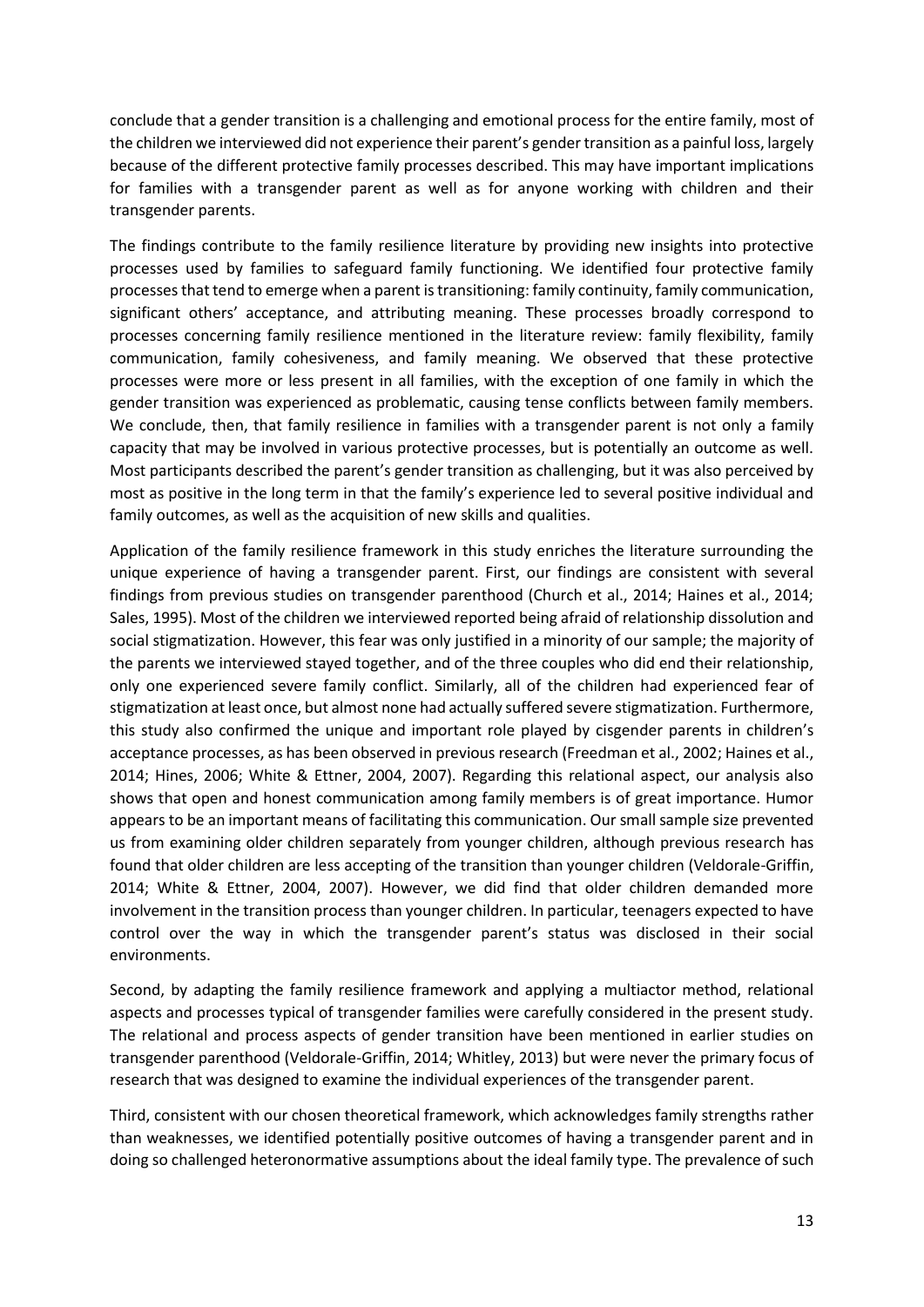heteronormative premises has frequently been criticized in relation to research on same-sex parenting (Riggs, 2004).

This study has a number of limitations that should be acknowledged. First, because of the smallsample, it was not possible to make comparisons that take into account the possible differences ascribed to the gender, educational level, or age of the children or parents we interviewed. Second, survey data on the transgender population in Flanders does not provide conclusive information about how many couples with children divorce when a partner comes out as transgender. However, we can assume that the divorce-to-marriage ratio is at least as high as in the general population, which was 0.61 in Belgium in 2015 (Eurostat, 2002). Consequently, we may cautiously assume that our sample is biased because the majority of the parents we interviewed (six of the nine families) were still living together as couples. This has implications when interpreting the findings because relationship dissolution can obviously affect both children and parents. Third, we employed a cross-sectional design rather than a longitudinal one, so children and parents were interviewed at different points in the transition, and comparisons among the families are therefore speculative.

Further research is needed to investigate the influence of marital conflict and relationship dissolution among parents, given that most parents in our study were still living together. Future research should also examine the long-term experiences of these families and how the processes we identified evolve over a longer period. Moreover, the family resilience framework focuses mainly on processes occurring inside the family. Additional research could deepen our understanding of processes that occur in external contexts, such as therapeutic situations.

Our findings have important implications for everyone who feels related to, is interested in, and or is working with transgender people. Specifically, our findings suggest that the gender transition of a parent in itself should not be problematized. How the people involved in the situation react to and deal with this situation appears to be far more important. The findings from this research clearly show that through good practices and protective processes within the family, children can accept a parent's gender transition. Thus, professional family counselors and family life educators who encounter children with a transgender parent and their families are advised to ensure that the four protective family processes identified in this study are practiced within the family to foster the healthy outcomes that are possible after a transgender parent's transition.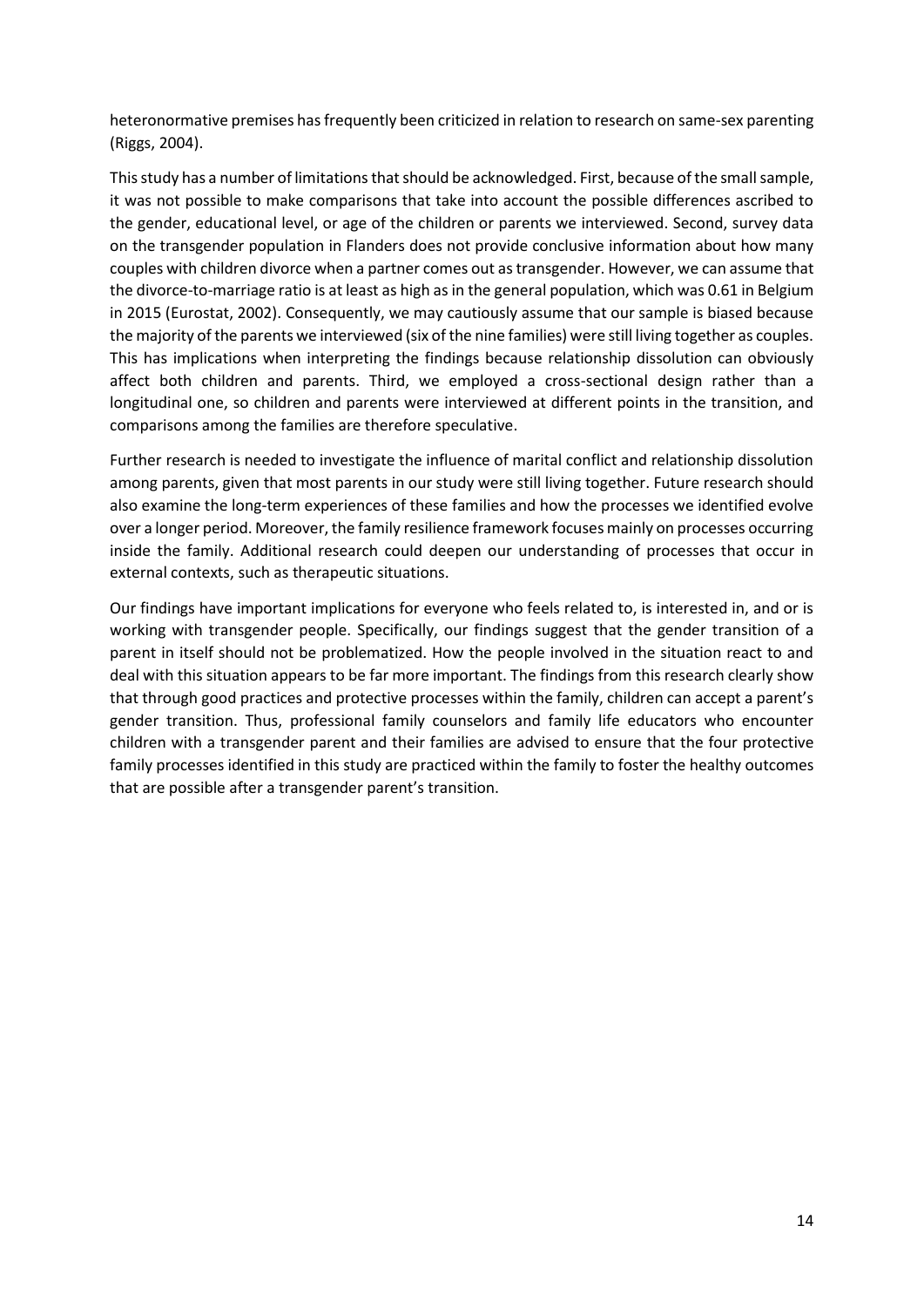#### **Author Note**

This article was written in the context of "Families in Transition," a research project led by the Policy Research Centre on Equality Policies and funded by the government of Flanders. The authors thank the respondents who participated in this study for their time and cooperation.

### 7 References

- Carrera-Fernández, M. V., Lameiras-Fernández, M., & Rodríguez-Castro, Y. (2014). Spanish adolescents' attitudes toward transpeople: Proposal and validation of a short form of the Genderisme and Transphobia Scale. *Journal of Sex Research*, 51, 654–666. <https://doi.org/10.1080/00224499.2013.773577>
- Chang, H. Y. (2002). My father is a woman, oh no: The failure of the courts to uphold individual substantive due process rights for transgender parents under the guise of the best interest of the child. *Santa Clara Law Review*, 43, 649–698.
- Christensen, P. H. (2004). Children's participation in ethnographic research: Issues of power and representation. *Children & Society*, 18, 165–176.<https://doi.org/10.1002/chi.823>
- Church, H. A., O'Shea, D., & Lucey, J. V. (2014). Parent–child relationships in gender identity disorder. *Irish Journal of Medical Science*, 183, 277–281[. https://doi.org/10.1007/s11845-013-10 03-1](https://doi.org/10.1007/s11845-013-10%2003-1)
- Denzin, N. K. (2004). Symbolic interactionism. In U. Flick, E. von Kardorff, & I. Steinke (Eds.), *A companion to qualitative research* (pp. 81–87). London, England: Sage.
- Denzin, N. K., & Lincoln, Y. S. (2005). Software & qualitative research. In N. K. Denzin & Y. S. Lincoln (Eds.), *Handbook of qualitative research* (2nd ed., pp. 803–820). Thousand Oaks, CA: Sage.
- Di Ceglie, D. (1998). Children of transsexual parents: Mental health issues and some principles of management. In D. Di Ceglie & D. Freedman (Eds.), A stranger in my own body (pp. 266–274). London, England: Karnac Books.
- Dierckx, M., Motmans, J., Mortelmans, D., & T'Sjoen, G. (2015). Families in transition: A literature review. International Review of Psychiatry, 28, 36-43. https://doi.org/10.3109/09540261 [.2015.1102716](https://doi.org/10.3109/09540261%20.2015.1102716)
- Emerson, S. (1996). Stages of adjustment in family members of transgender individuals. *Journal of Family Psychotherapy*,7(3), 1–12[. https://doi.org/10.1300/j085v07n03\\_01](https://doi.org/10.1300/j085v07n03_01)
- European Union Agency for Fundamental Rights. (2014). *Being trans in the European Union: Comparative analysis of EU LGBT survey data*. Luxembourg City, Luxembourg: European Union Agency for Fundamental Rights.
- Eurostat. (2017). *Marriage and divorce statistics*. Retrieved from http://ec.europa.eu/eurostat/statisti cs-explained/index.php/Marriage\_and\_divorce\_statistics
- Freedman, D., Tasker, F., & di Ceglie, D. (2002). Children and adolescents with transsexual parents referred to a specialist gender identity development service: A brief report of key developmental features. *Clinical Child Psychology and Psychiatry*, 7, 423–432. <https://doi.org/10.1177/1359104502007003009>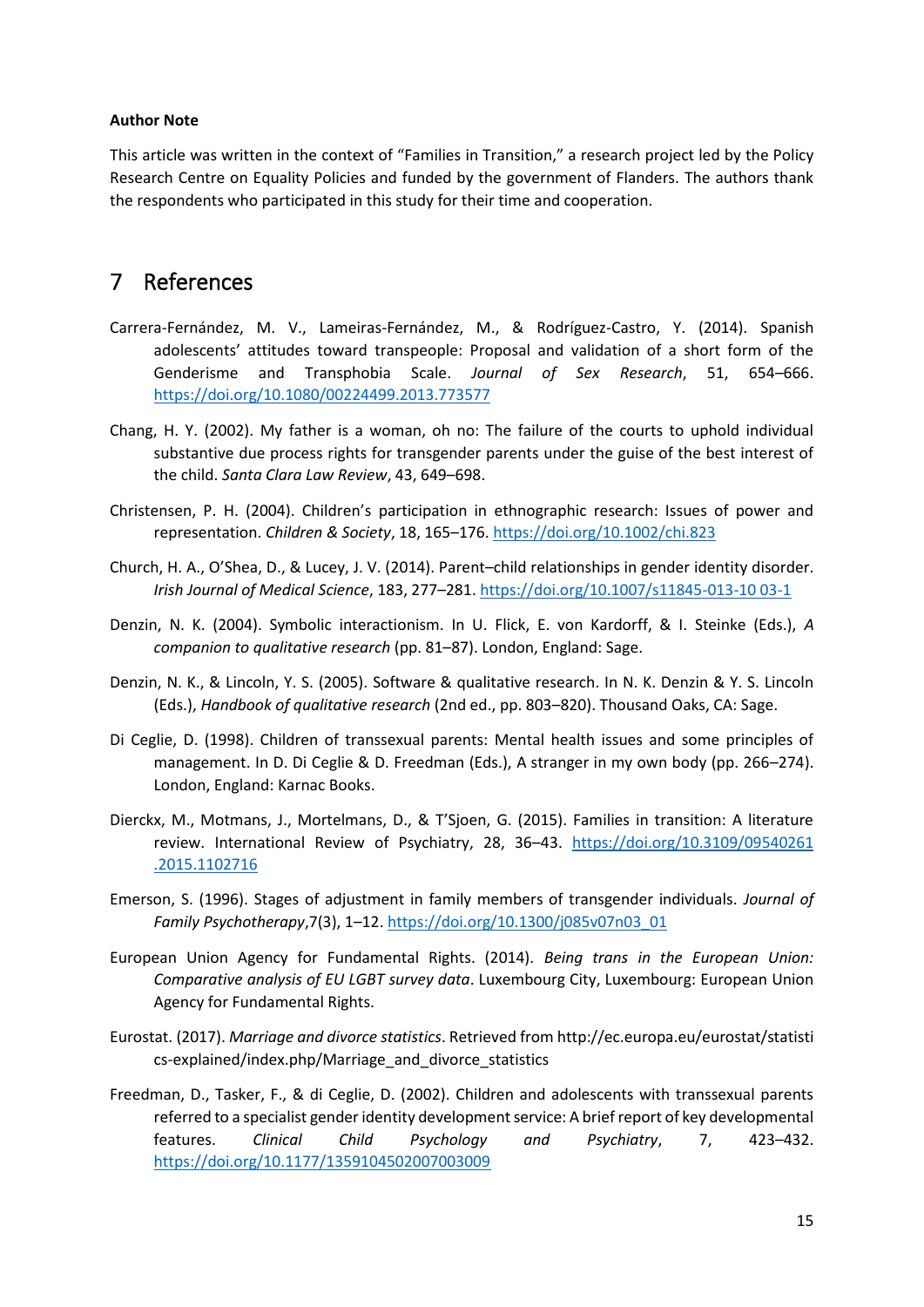- Grant, J. M., Mottet, L. A., Tanis, J., Harrison, J., Herman, J. L., & Keisling, M. (2011). *Injustice at every turn: A report of the National Transgender Discrimination Survey*. Washington, DC: National Gay and Lesbian Task Force and the National Center for Transgender Equality.
- Green, R. (1998). Children of transsexual parents: A research and clinical overview. In D. Di Ceglie & D. Freedman (Eds.), *A stranger in my own body* (pp. 260–265). London, England: Karnac Books.
- Grenier, M. (2006). *Papa, t'es belle Approche anthropologique des paternités transsexuelles*. Unpublished master's thesis, Université de Provence Aix-Marseille I, Provence Aix-Marseille.
- Haines, B. A., Ajayi, A. A., & Boyd, H. (2014). Making trans parents visible: Intersectionality of trans and parenting identities. *Feminism & Psychology*, 24, 238–247. <https://doi.org/10.1177/0959353514526219>
- Henry, C. S., Sheffield Morris, A., & Harrist, A. W. (2015). Family resilience: Moving into the third wave. *Family Relations*,64, 22–43[. https://doi.org/10.1111/fare.12106](https://doi.org/10.1111/fare.12106)
- Hines, S. (2006). Intimate transitions: Transgender practices of partnering and parenting. *Sociology*, 40, 353–371. [https://doi.org/10.1177/00380 38506062037](https://doi.org/10.1177/00380%2038506062037)
- Israel, G. E. (2005). Translove. *Journal of GLBT Family Studies*, 1, 53–67. [https://doi.org/10.1300/J461v01n01\\_05](https://doi.org/10.1300/J461v01n01_05)
- Jeon, Y-H. (2004). The application of grounded theory and symbolic interactionism. *Scandinavian Journal of Caring Sciences*, 18, 249–256.<https://doi.org/10.1111/j.1471-6712.2004.00287.x>
- Lev, A. I. (2004). *Transgender emergence: Therapeutic guidelines for working with gender-variant people and their families*. New York, NY: Routledge.
- Light, A. D., Obedin-Maliver, J., Sevelius, J. M., & Kerns, J. L. (2014). Transgender men who experienced pregnancy after female-to-male gender transitioning. *Obstetrics & Gynecology*, 124, 1120–1127. <https://doi.org/10.1097/aog.0000000000000540>
- Lightfoot, M. (1998). Children of transsexuals: Issues facing the child of a transsexual parent. In D. Di Ceglie & D. Freedman (Eds*.), A stranger in my own body: Atypical gender identity development and mental health* (pp. 275–285). London, England: Karnac Books.
- Lynch, J. M., & Murray, K. (2000). For the love of the children: The coming out process for lesbian and gay parents and stepparents. *Journal of Homosexuality*, 39, 1–24. [https://doi.org/10.1300/J082v39n01\\_01](https://doi.org/10.1300/J082v39n01_01)
- Morrow, V. (2008). Ethical dilemmas in research with children and young people about their social environments. *Children's Geographies*, 6, 49–61.<https://doi.org/10.1080/14733280701791918>
- Motmans, J., Ponnet, K., & De Cuypere, G. (2014). Sociodemographic characteristics of trans persons in Belgium: A secondary data analysis of medical, state, and social data. *Archives of Sexual Behavior*, 44, 1289–1299[. https://doi.org/10.1007/s10508014-0411-2](https://doi.org/10.1007/s10508014-0411-2)
- Oswald, R. F. (2002). Resilience within the family networks of lesbians and gay men: Intentionality and redefinition. Journal of Marriage and Family, 64, 374–383.<https://doi.org/10.2307/3600111>
- Patterson, J. M. (2002a). Integrating family resilience and family stress theory. Journal of Marriage and Family, 64, 349–360. https://doi.org/10.1111/ j.1741-3737.2002.00349.x Patterson, J. M. (2002b). Understanding family resilience. *Journal of Clinical Psychology*, 58, 233–246. <https://doi.org/10.1002/jclp.10019>